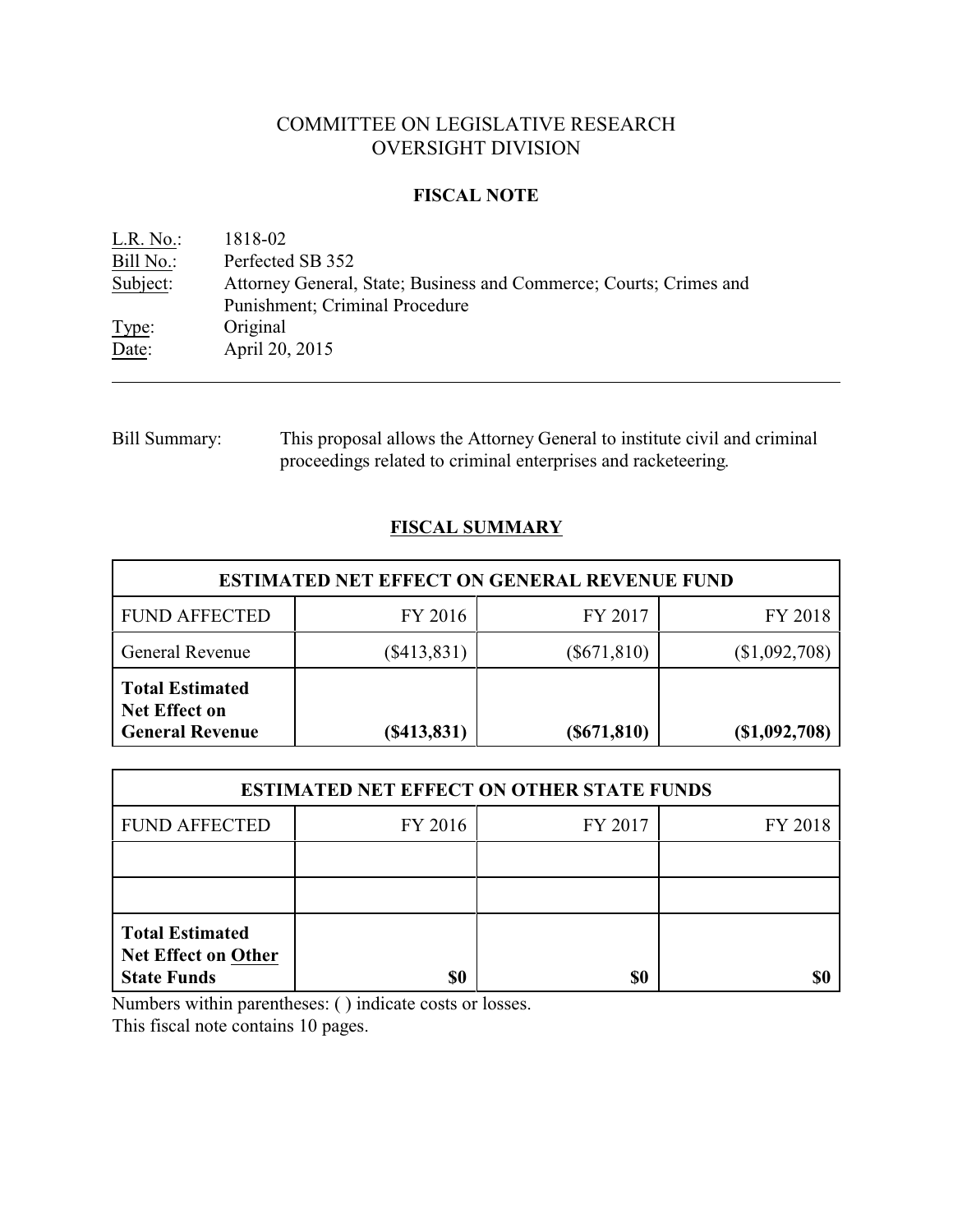L.R. No. 1818-02 Bill No. Perfected SB 352 Page 2 of 10 April 20, 2015

| <b>ESTIMATED NET EFFECT ON FEDERAL FUNDS</b>                        |         |         |         |  |  |
|---------------------------------------------------------------------|---------|---------|---------|--|--|
| <b>FUND AFFECTED</b>                                                | FY 2016 | FY 2017 | FY 2018 |  |  |
|                                                                     |         |         |         |  |  |
|                                                                     |         |         |         |  |  |
| <b>Total Estimated</b><br>Net Effect on All<br><b>Federal Funds</b> | \$0     | \$0     |         |  |  |

| <b>ESTIMATED NET EFFECT ON FULL TIME EQUIVALENT (FTE)</b>    |         |         |         |  |  |  |
|--------------------------------------------------------------|---------|---------|---------|--|--|--|
| <b>FUND AFFECTED</b>                                         | FY 2016 | FY 2017 | FY 2018 |  |  |  |
| General Revenue                                              | 3 FTE   | 3 FTE   | 3 FTE   |  |  |  |
|                                                              |         |         |         |  |  |  |
| <b>Total Estimated</b><br><b>Net Effect on</b><br><b>FTE</b> | 3 FTE   | 3 FTE   | 3 FTE   |  |  |  |

 $\boxtimes$  Estimated Net Effect (expenditures or reduced revenues) expected to exceed \$100,000 in any Of the three fiscal years after implementation of the act.

| <b>ESTIMATED NET EFFECT ON LOCAL FUNDS</b>            |  |  |  |  |  |
|-------------------------------------------------------|--|--|--|--|--|
| FY 2016<br>FY 2017<br><b>FUND AFFECTED</b><br>FY 2018 |  |  |  |  |  |
| \$0<br>\$0<br>\$0<br><b>Local Government</b>          |  |  |  |  |  |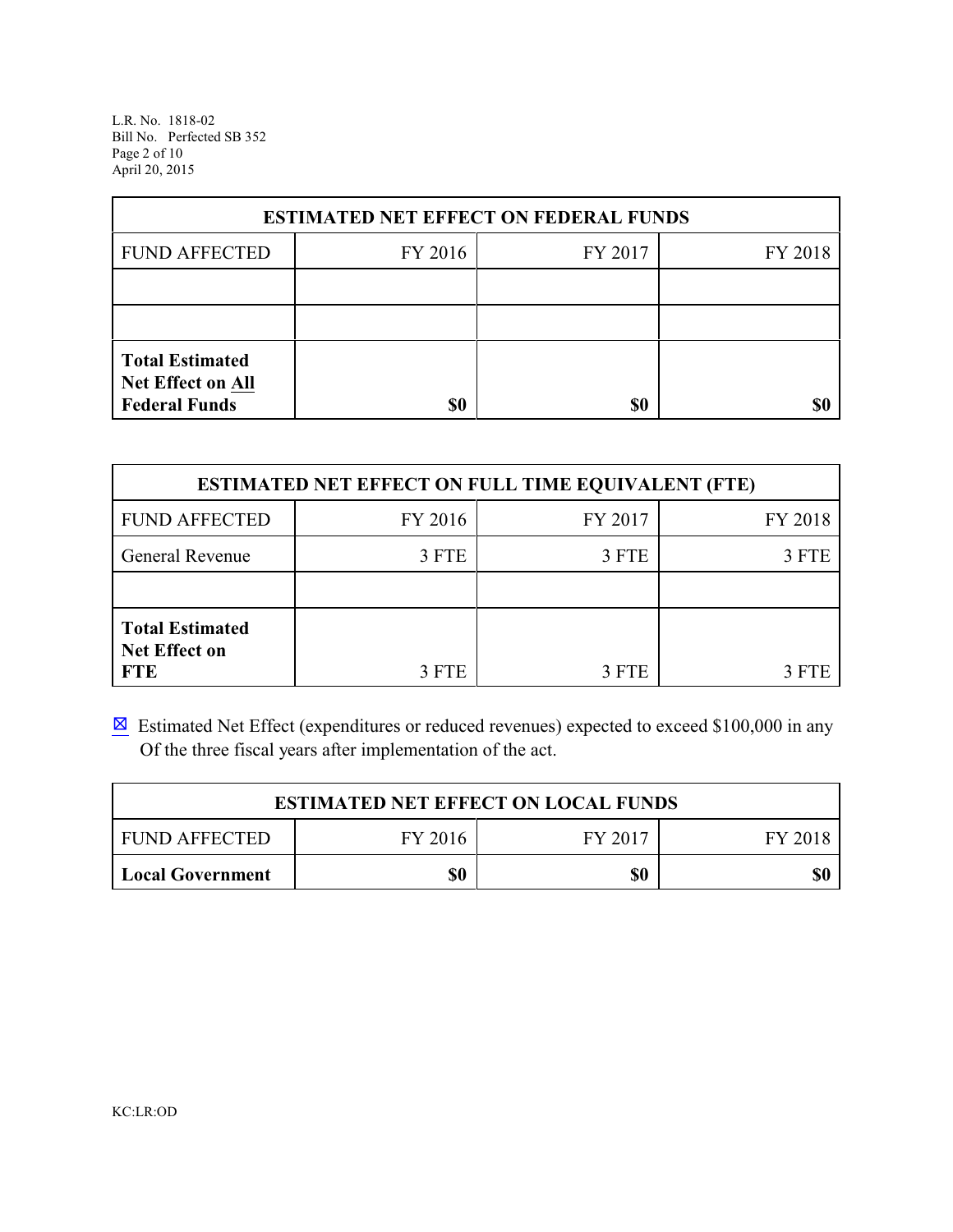L.R. No. 1818-02 Bill No. Perfected SB 352 Page 3 of 10 April 20, 2015

## **FISCAL ANALYSIS**

## ASSUMPTION

Officials from the **Department of Corrections (DOC)** assume this proposal would grant jurisdiction to the Missouri Attorney General to institute civil and criminal proceedings related to criminal enterprises and racketeering. Racketeering, as defined, is "to engage in, attempt or conspire to engage in, or to solicit, coerce, or intimidate another person to engage in any activity defined as "racketeering activity" under 18 USCA Section 1961(1), or any felony offense of chapter 195, 409, 566, 567, 568, 570, 573, 575, or 579" {RMSo}.

Section 574.210 details situations in which a person is considered to have committed the offense of racketeering and proposes a class B felony penalty. Section 574.220 details authorization of the Attorney General for investigation and subpoena with reasonable cause before beginning civil or criminal proceedings. A Class D felony (class E, Jan. 2017) provision is added for anyone with "the intent to avoid, evade, or prevent, or obstruct the compliance in whole or in part of any person with, a duly served investigative demand of the attorney general, knowingly remove to any place, conceal, withhold, destroy, mutilate, alter, or by any other means falsify any documentary material or materials that are the subject of the demand".

The federal Racketeer Influenced and Corrupt Organizations Act (RICO, 18 USCA Chapter 96 Section 1961-1962) was enacted in 1970 to provide criminal penalties for those engaged in a "pattern of racketeering activity" through a criminal enterprise or organization (Marine 2009, Finklea 2010). Since 1972, thirty-three states have enacted similar laws. The primary focus of these laws is to control organized crime by implementing greater criminal penalties than that of the individual offenses, and to allow for civil litigation and forfeiture (Floyd 2011). Title 18 USCA Section 1961alone lists offenses from over 100 Title 18 sections that can be considered predicate acts for charges under RICO. SB 352 references this federal act as well as RSMo chapters containing over 300 active charge codes. Offenses cover nearly all categories of violent and non-violent crimes, and acts from mail fraud to murder. Additionally, organized crime has adapted and increasingly takes the form of more loosely structured gangs and cyber scams. As such, it is not feasible to ascertain the numerous combinations of new, diverted, additional or increased sentences under this bill.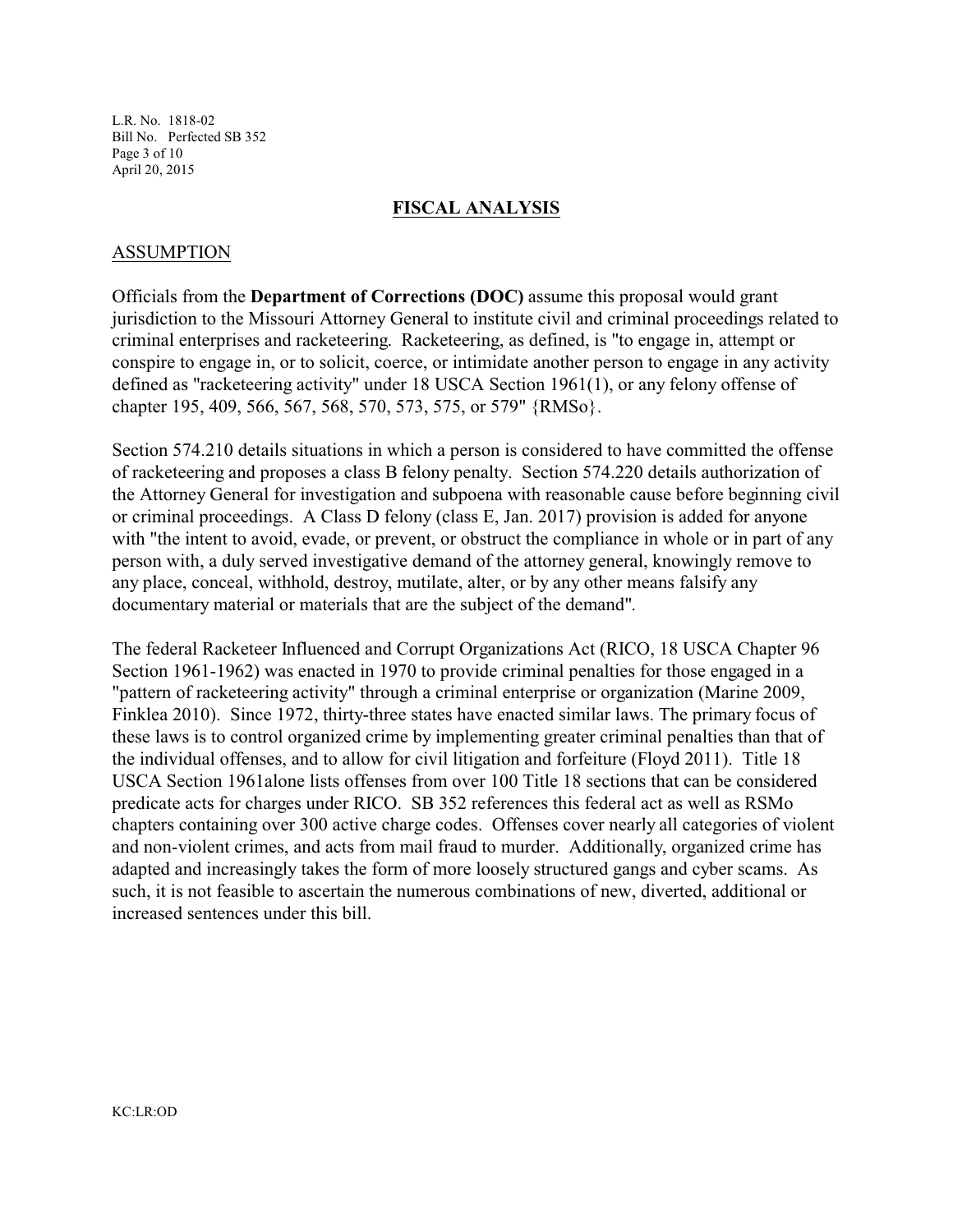L.R. No. 1818-02 Bill No. Perfected SB 352 Page 4 of 10 April 20, 2015

## ASSUMPTION (continued)

However, information from the Bureau of Justice Statistics (BJS) indicates that of an annual average 82,269 federal felony convictions from 2010-2012 (Motivans 2013, 2015), RICO charges accounted for 297 convictions per year as the most serious offense (BJS website). Given these statistics, federal racketeering violations comprised 0.36% of total federal felony convictions. Information from state level statutes may be more appropriate, and statistics from Colorado Dept. of Corrections indicate that in a similar three year period organized crime accounted for an annual average of 0.45% of total admissions (Barr et al. 2011, 2012; unk. 2013).

Unfortunately, data specific to racketeering or organized crime convictions could not be obtained for most states with comparable laws. While Colorado data indicates a higher rate of racketeering offenses than the federal rate, this is likely a more reasonable basis for estimation for several reasons. Floyd (2011) reports that state RICO statutes bear more similarity to other state statutes than to federal statutes. Further, Finklea (2010) suggests that with increasing globalization, national law enforcement agencies are shifting more attention to inter- and transnational organized crime than has been the case in the past. This would also lead to greater state-level prosecutions for more local and regional enterprises.

To obtain an estimate, Missouri Dept. of Corrections data from FY 2011- 2013 was used to determine annual average total felonies sentenced (12,951). Given a rate of 0.45% racketeering, implementation of this bill could result in an annual increase of 58 class B felonies. While this may seem excessive, racketeering generally applies to larger groups. For this reason, multiple, even dozens of individuals may be convicted in a single case. Although this is a reasonable assumption, some individuals may have received multiple class C felony convictions if no racketeering statute were available. Due to this, a portion of the class B charges would simply be additional time for a sentence that would have been served even without this bill. With the exhaustive list of offenses covered in this bill, perhaps as much as one-half (29) of convictions would actually be increased sentencing from what would have been class C felonies, rather than new additional charges.

From FY `14 data, B felonies have an average sentence of 8 years, with approximately 4 years incarceration and 4 years parole. Average class C felony sentence was 5 years, with 2 years incarceration and 3 years parole. The D felony for obstruction or evasion included in this bill is likely to result in probation at the same conviction rate. From FY14 data, this would result in 16 new probations with a 4 year sentence. The cumulative effect on DOC could be an increase of 174 incarcerations and 296 field supervisions. The cost are listed in the table below.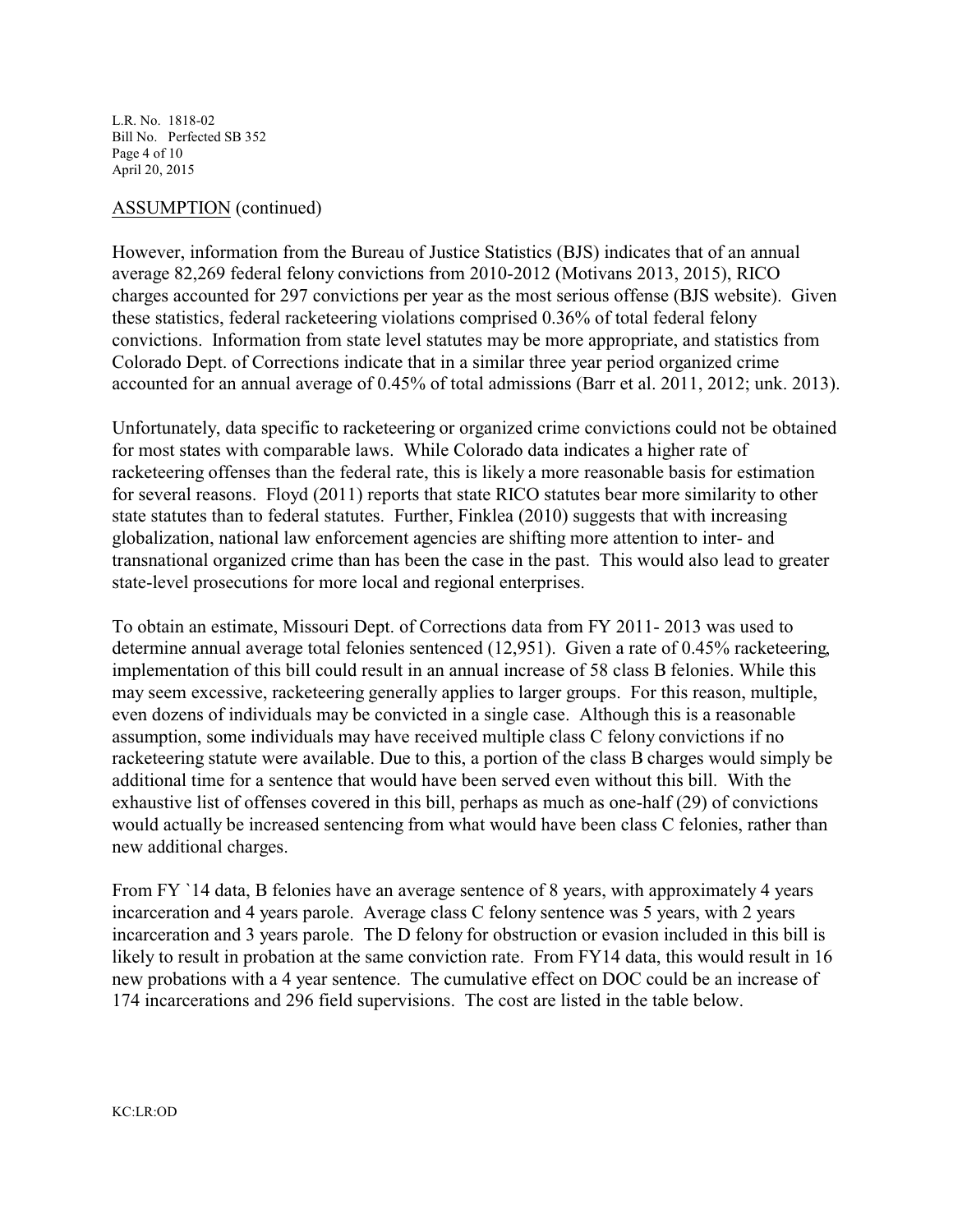L.R. No. 1818-02 Bill No. Perfected SB 352 Page 5 of 10 April 20, 2015

|        | $#$ of<br>Offenders | Cost per<br>year | <b>Total Cost</b> | $#$ to<br>Probation<br>or parole | Cost per<br>year | Total cost<br>of $P\&P$ | Grand<br>Total |
|--------|---------------------|------------------|-------------------|----------------------------------|------------------|-------------------------|----------------|
| Year 1 | 29                  | \$6,105          | \$177,045         | 16                               | \$2,453          | \$39,248                | \$180,244      |
| Year 2 | 58                  | \$6,105          | \$354,090         | 32                               | \$2,453          | \$78,496                | \$441,238      |
| Year 3 | 116                 | \$6,105          | \$708,180         | 48                               | \$2,453          | \$117,744               | \$859,291      |

## ASSUMPTION (continued)

\*The DOC assumes this proposal will result in on going cost.

Officials from the **Department of Revenue** - **OA-ITSD** assume this proposal would require 239.76 hours to have a file of these accounts (revocations) go through the system similar to the sales tax revocations because of a withholding tax delinquency at a cost of \$17,982 to the General Revenue Fund

Officials from the **Attorney General's Office (AGO)** assume this proposal creates the crime of racketeering wherein the AGO would have original jurisdiction to commence criminal actions throughout the state. Under this proposal, the new crime includes racketeering activity under various chapters of the existing criminal code. The proposal also allows the AGO to institute civil proceedings to provide relief and to enjoin violations with certain investigatory powers. While the total fiscal impact of the proposal on the AGO is unknown, the AGO estimates that the initial workload would require at least two (2) additional AAG I and one (1) investigator. The AGO may seek additional appropriations if the need exceeds existing resources.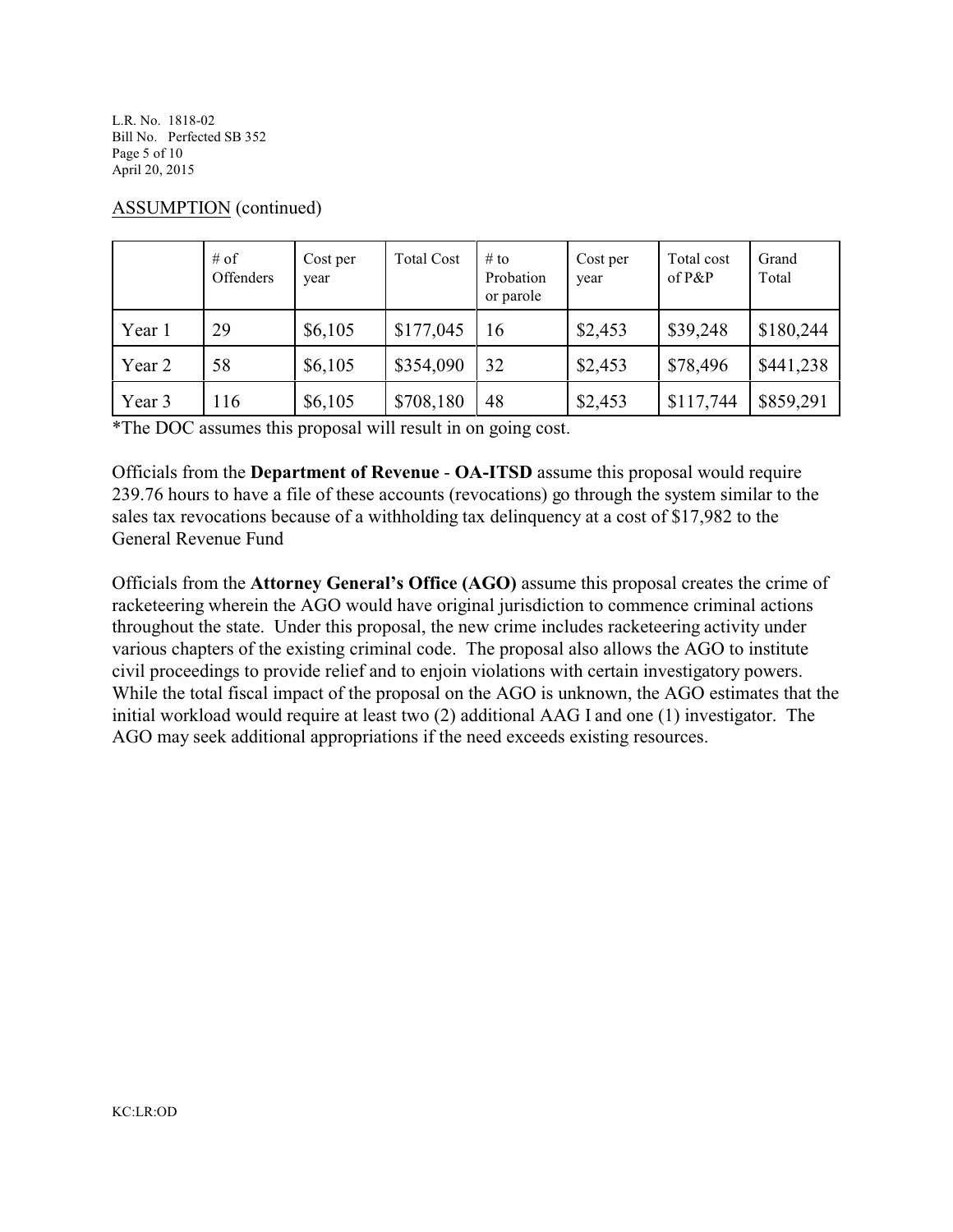L.R. No. 1818-02 Bill No. Perfected SB 352 Page 6 of 10 April 20, 2015

#### ASSUMPTION (continued)

Officials from the **Department of Economic Development**, **Department of Economic Development**, **Public Service Commission**, **Office of the Public Council**, **Department of Elementary and Secondary Education**, **Department of Higher Education**, **Department of Insurance, Financial Institutions and Professional Registration**, **Department of Mental Health**, **Department of Natural Resources**, **Department of Labor and Industrial Relations**, **Department of Public Safety** (**Capitol Police**, **Fire Safety**, **Gaming Commission**, **Missouri Highway Patrol**, **State Emergency Management Agency** and the **Veterans Commission**) **Department of Social Services**, **Office of the Governor**, **Joint Committee on Administrative Rules**, **Joint Committee on Public Employee Retirement**, **Legislative Research**, **Missouri Lottery Commission**, **Missouri Consolidated Health Care Plan**, **Missouri Department of Conservation**, **Missouri Ethics Commission**, **Office of the Lieutenant Governor**, **Office of Prosecution Services**, **Office of Administration** (**Administrative Hearing Commission** and **Budget and Planning)**, **Office of the State Courts Administrator**, **Office of the State Auditor**, **Office of the Secretary of State**, **Office of the State Public Defender**, **Office of the State Treasurer** and the **State Tax Commission** each assume the proposal will have no fiscal impact on their respective organizations.

Officials from the **Office of Administration - Budget and Planning** defer to the Attorney General's Office and the Department of Corrections for potential fiscal impact to their department.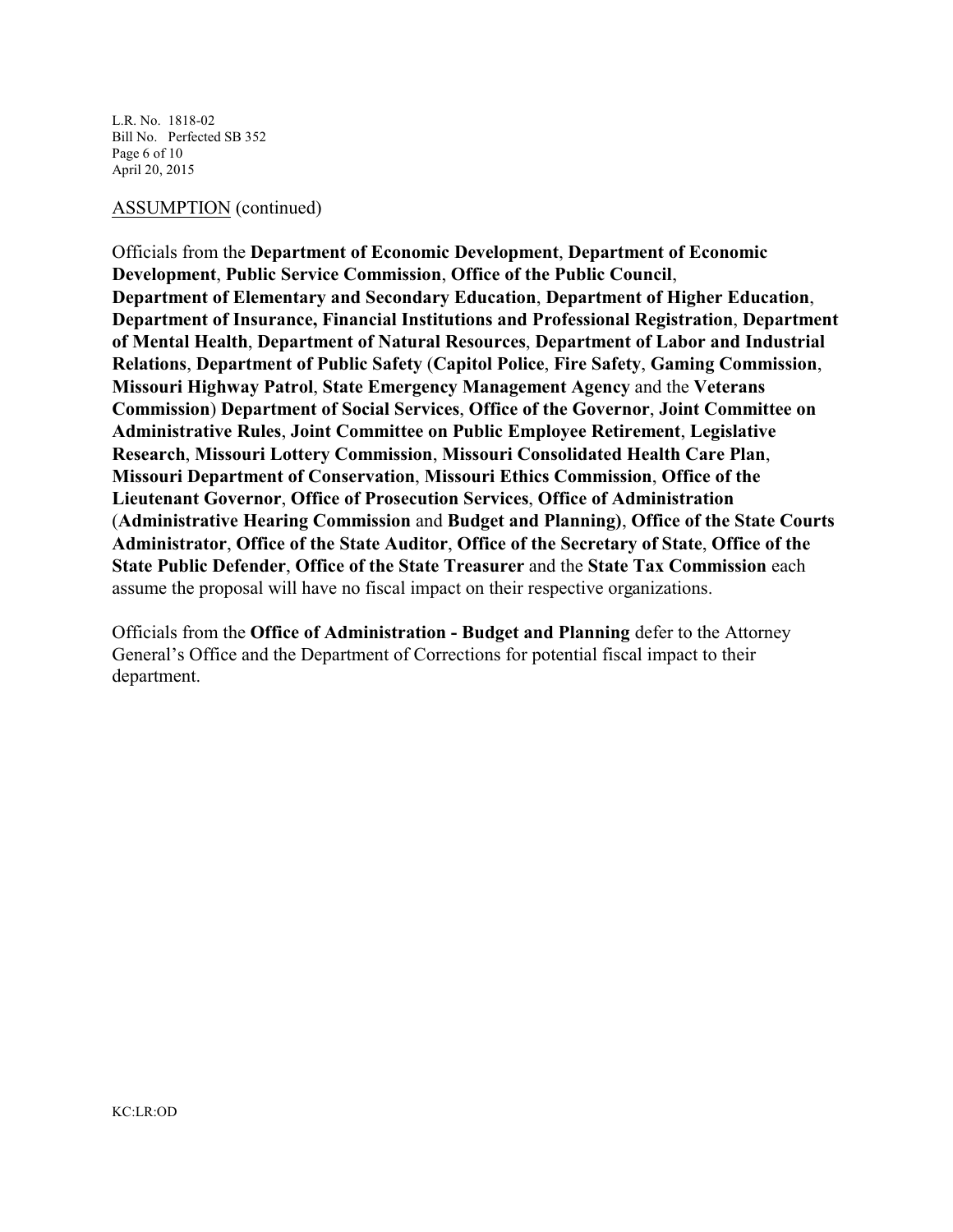L.R. No. 1818-02 Bill No. Perfected SB 352 Page 7 of 10 April 20, 2015

| FISCAL IMPACT - State Government                                                                                                                                                                             | FY 2016<br>$(10 \text{ Mo.})$                                                                | FY 2017                                                                                        | FY 2018                                                                                         |
|--------------------------------------------------------------------------------------------------------------------------------------------------------------------------------------------------------------|----------------------------------------------------------------------------------------------|------------------------------------------------------------------------------------------------|-------------------------------------------------------------------------------------------------|
| <b>GENERAL REVENUE</b>                                                                                                                                                                                       |                                                                                              |                                                                                                |                                                                                                 |
| Cost - DOC<br>Cost of incarceration and supervision                                                                                                                                                          | (\$180,244)                                                                                  | $(\$441,238)$                                                                                  | $(\$859,291)$                                                                                   |
| Cost - DOR<br>IT cost                                                                                                                                                                                        | (\$17,982)                                                                                   | \$0                                                                                            | \$0                                                                                             |
| Cost - AGO<br><b>Personal Service</b><br><b>Fringe Benefits</b><br><b>Expense and Equipment</b><br>Total Cost - AGO<br>FTE Change - AGO<br><b>ESTIMATED NET EFFECT TO THE</b><br><b>GENERAL REVENUE FUND</b> | (\$105,625)<br>$(\$54,930)$<br>(\$55,050)<br>(\$215,605)<br>3 FTE<br>$($ \$413,831)<br>3 FTE | (\$128,018)<br>$(\$66,576)$<br>(\$35,978)<br>$(\$230,572)$<br>3 FTE<br>$($ \$671,810)<br>3 FTE | (\$129,298)<br>$(\$67,241)$<br>(\$36,878)<br>$(\$233,417)$<br>3 FTE<br>$(\$1,092,708)$<br>3 FTE |
| Estimated Net FTE Change to the General<br>Revenue Fund                                                                                                                                                      |                                                                                              |                                                                                                |                                                                                                 |
| FISCAL IMPACT - Local Government                                                                                                                                                                             | FY 2016<br>$(10 \text{ Mo.})$                                                                | FY 2017                                                                                        | FY 2018                                                                                         |
|                                                                                                                                                                                                              | <u>\$0</u>                                                                                   | <u>\$0</u>                                                                                     | <u>\$0</u>                                                                                      |

## FISCAL IMPACT - Small Business

No direct fiscal impact to small businesses would be expected as a result of this proposal.

## FISCAL DESCRIPTION

This act creates the Missouri Criminal Enterprise Act.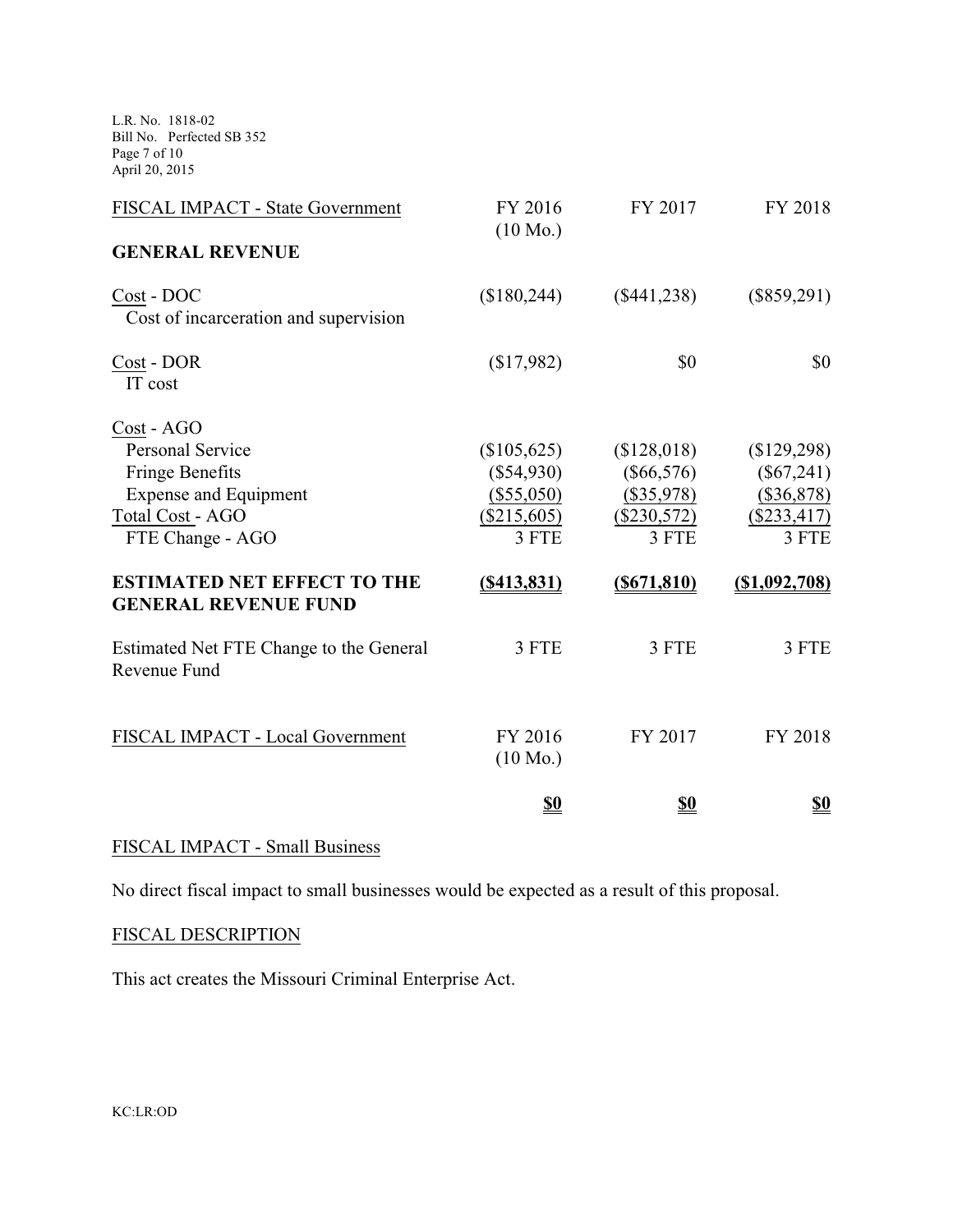L.R. No. 1818-02 Bill No. Perfected SB 352 Page 8 of 10 April 20, 2015

## FISCAL DESCRIPTION (continued)

Under this act, a person commits a Class B felony offense of racketeering if he or she participates in the affairs of an enterprise through a pattern of racketeering activity or the collection of an unlawful debt, acquires an interest in an enterprise or property through a pattern of racketeering activity, or has received any proceeds derived from a pattern of racketeering activity and uses the proceeds to acquire, establish, or operate any enterprise or real property. It is also a Class B felony offense of racketeering to conspire or attempt to commit the offense. The Attorney General may commence criminal racketeering actions.

Any person found guilty of racketeering, through which the person derived pecuniary value, or by which the person caused personal injury or property damage or other loss, may be sentenced to pay a fine of up to three times the gross value gained or gross loss caused, whichever is the greater. The person may also be fined court costs and the reasonably incurred costs of investigation and prosecution, as determined by the court.

This act allows the Attorney General to institute civil proceedings to provide relief and enjoin violations of racketeering. If the Attorney General proves the alleged violation by a preponderance of the evidence and the court has made due provision for the rights of innocent persons, the court may issue appropriate orders and judgments. This act provides a non-exhaustive list of the dispositions the court may make.

Under this act, all property, real or personal, used in the course of, intended for use in the course of, derived from, or realized through racketeering is subject to civil forfeiture pursuant to the Criminal Activity Forfeiture Act.

This act gives the Attorney General authority to investigate racketeering. The Attorney General may subpoena witnesses before the commencement of any civil or criminal proceeding, and may compel the attendance of witnesses, examine witnesses under oath, require the production of evidence or documentary materials, and require answers to written interrogatories to be furnished under oath.

This act makes it a Class D felony until December 31, 2016, and a Class E felony beginning January 1, 2017, for a person to knowingly move, conceal, withhold, destroy, mutilate, alter, or falsify any documentary material that is the subject of a demand by the Attorney General with the intent to avoid, evade, prevent or obstruct compliance with an investigative demand of the Attorney General.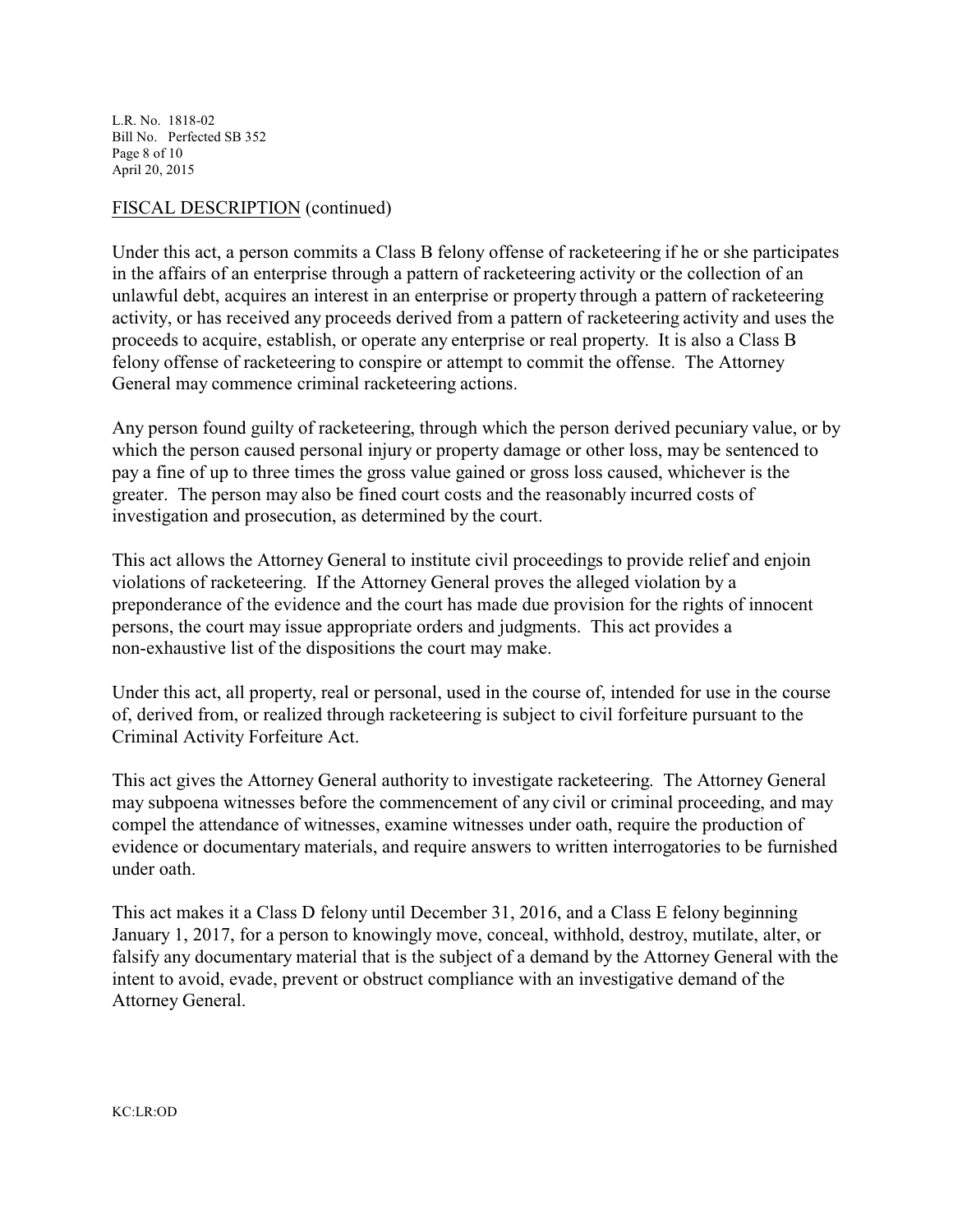L.R. No. 1818-02 Bill No. Perfected SB 352 Page 9 of 10 April 20, 2015

### FISCAL DESCRIPTION (continued)

In the event a witness subpoenaed under this section fails or refuses to appear, or to produce documentary materials, or to give testimony relevant or material to an investigation, the Attorney General may petition the circuit court in the county where the witness resides for an order requiring the witness to attend and testify, or to produce the documentary materials. Any failure or refusal by the witness to obey an order of the court may be punishable by the court as contempt.

This act provides definitions for "documentary materials", "enterprise", "pattern of racketeering activity", "personal property", "racketeering", "real property", and "unlawful debt".

This legislation is not federally mandated, would not duplicate any other program and would not require additional capital improvements or rental space.

### SOURCES OF INFORMATION

Attorney General's Office Department of Economic Development Department of Economic Development Public Service Commission Office of the Public Council Department of Elementary and Secondary Education Department of Higher Education Department of Social Services Department of Insurance, Financial Institutions and Professional Registration Department of Mental Health Department of Natural Resources Department of Corrections Department of Labor and Industrial Relations Department of Revenue Department of Public Safety Department of Public Safety Office of the Director Capitol Police Fire Safety Gaming Commission Missouri Highway Patrol State Emergency Management Agency Veterans Commission